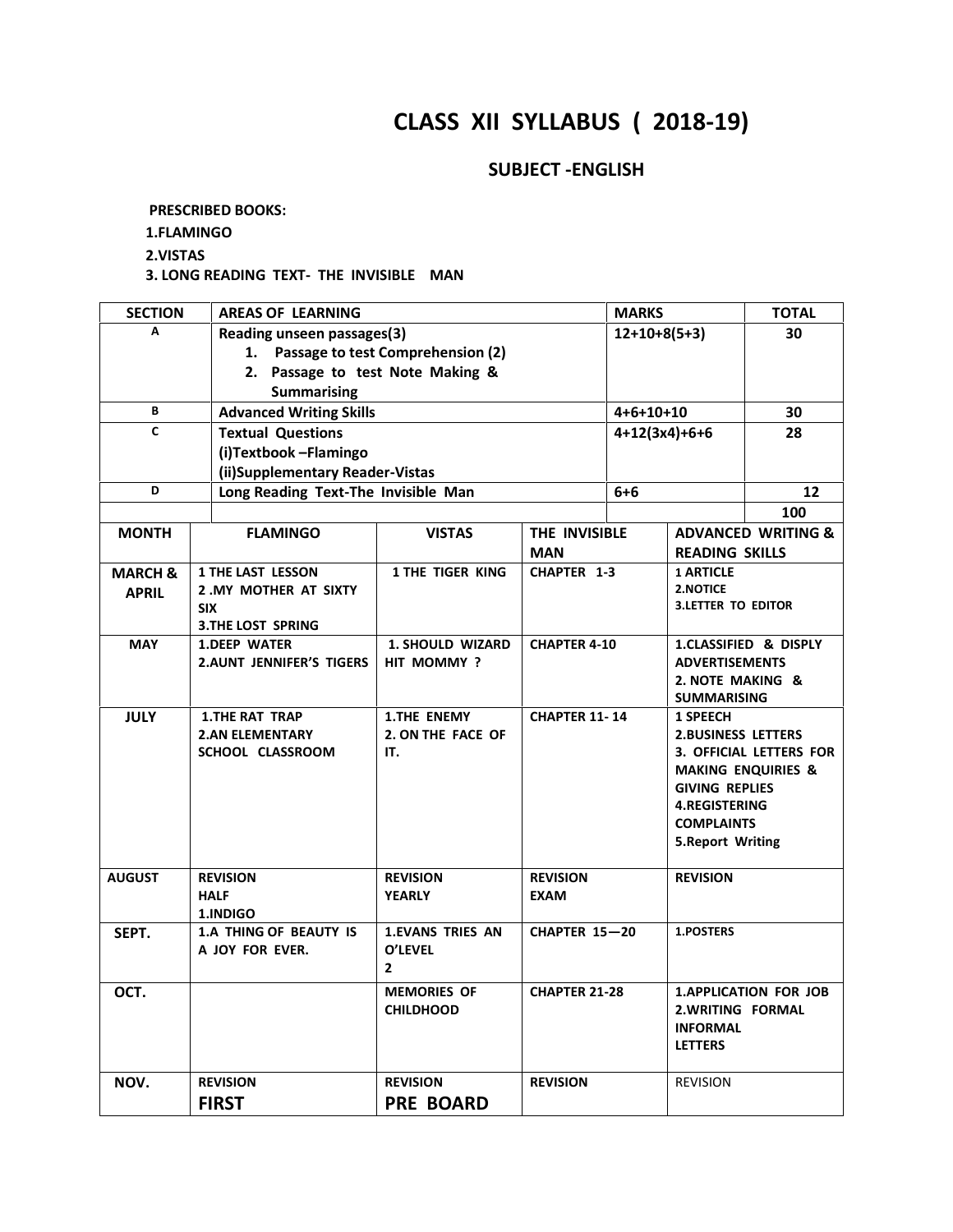| DEC. | <b>1.GOING PLACES</b> | <b>ORDERS &amp;</b><br><b>PLACING</b> |  |
|------|-----------------------|---------------------------------------|--|
|      | <b>KEEPING QUIET</b>  | <b>SENDING REPLIES</b>                |  |

|                                                 |                         | FIRST UNIT TEST (50 MARKS)            | (20.4.18)                         |
|-------------------------------------------------|-------------------------|---------------------------------------|-----------------------------------|
| <b>1 THE LAST LESSON</b>                        |                         | <b>CHAPTER 1 AND 2</b>                | <b>1.NOTE MAKING</b>              |
| 2. MY MOTHER AT SIXTY SIX                       |                         |                                       | <b>&amp;SUMMARISING</b>           |
|                                                 |                         | SECOND UNIT TEST (50 MARKS) (26.6.18) |                                   |
| <b>1.THE LOST SPRING</b>                        | <b>1.THE TIGER KING</b> | <b>CHAPTER 3-6</b>                    | 1.CLASSIFIED & DISPLAY            |
|                                                 |                         |                                       | <b>ADVERTISEMNTS</b>              |
|                                                 |                         |                                       | <b>2.LETTER TO EDITOR</b>         |
|                                                 |                         | THIRD UNIT TEST                       | (50 MARKS) (22.10.18)             |
| <b>1.DEEP WATER</b>                             | <b>1.SHOULD WIZARD</b>  | <b>CHAPTER 7-10</b>                   |                                   |
| <b>2.AUNT JENNIFER'S</b>                        | HIT MOMMY?              |                                       |                                   |
| <b>TIGERS</b>                                   |                         |                                       |                                   |
|                                                 |                         |                                       |                                   |
|                                                 |                         | HALF - YEARLY EXAMINATION (100 MARKS) | 17TH TO 29 <sup>th</sup>          |
|                                                 |                         |                                       |                                   |
| <b>AUG</b>                                      |                         |                                       |                                   |
| <b>1 THE LAST LESSON</b>                        | <b>1 THE TIGER KING</b> | <b>CHAPTER 1-14</b>                   | <b>1. NOTICE</b>                  |
| 2. MY MOTHER AT SIXTY                           |                         |                                       | <b>2.LETTER TO EDITOR</b>         |
| <b>SIX</b>                                      |                         |                                       |                                   |
| <b>1.THE LOST SPRING</b>                        | <b>1. SHOULD WIZARD</b> |                                       | <b>3.CLASSIFIED &amp; DISPLAY</b> |
| 2. DEEP WATER                                   | <b>HIT MOMMY</b>        |                                       | <b>ADVERTISEMENTS</b>             |
| <b>3.AUNT JENNIFER'S</b>                        | SHOULD WIZARD HIT       |                                       | <b>4.ARTICLE</b>                  |
| <b>TIGERS</b>                                   | <b>MOMMY</b>            |                                       | <b>5.NOTE MAKING &amp;</b>        |
|                                                 |                         |                                       | <b>SUMMARISING</b>                |
| <b>1.THE RAT TRAP</b>                           | <b>1.THE ENEMY</b>      |                                       |                                   |
| <b>2.AN ELEMENTARY</b>                          | 2. ON THE FACE OF       |                                       |                                   |
|                                                 | IT.                     |                                       |                                   |
| SCHOOL CLASSROOM                                |                         |                                       |                                   |
| FIRST PRE - BOARD EXAMINATION(15 NOV.- 28 NOV). |                         |                                       |                                   |
| <b>1 THE LAST LESSON</b>                        | 1 THE TIGER KING        | <b>CHAPTER 1-28</b>                   | <b>1. NOTICE</b>                  |
| 2. MY MOTHER AT SIXTY                           |                         |                                       | <b>2. LETTER TO EDITOR</b>        |
| <b>SIX</b>                                      |                         |                                       |                                   |
| <b>3.THE LOST SPRING</b>                        | <b>2. SHOULD WIZARD</b> |                                       | <b>3.CLASSIFIED &amp; DISPLAY</b> |
| <b>4.DEEP WATER</b>                             | HIT MOMMY?              |                                       | <b>ADVERTISEMENTS</b>             |
| <b>5.AUNT JENNIFER'S</b>                        |                         |                                       | <b>4.ARTICLE</b>                  |
| <b>TIGERS</b>                                   |                         |                                       |                                   |
|                                                 |                         |                                       |                                   |
| <b>6.THE RAT TRAP</b>                           | <b>3.THE ENEMY</b>      |                                       | <b>5 SPEECH</b>                   |
| <b>7.AN ELEMENTARY</b>                          | 4. ON THE FACE OF       |                                       | <b>6.BUSINESS LETTERS</b>         |
| SCHOOL CLASSROOM                                | IT.                     |                                       | 7. OFFICIAL LETTERS FOR           |
|                                                 |                         |                                       | <b>MAKING ENQUIRIES &amp;</b>     |
|                                                 |                         |                                       |                                   |
|                                                 |                         |                                       | <b>GIVING REPLIES</b>             |
|                                                 |                         |                                       | <b>8.REGISTERING</b>              |
|                                                 |                         |                                       | <b>COMPLAINTS</b>                 |
| 8.INDIGO                                        | <b>5.EVANS TRIES AN</b> |                                       | 9.POSTERS                         |
| 9.A THING OF BEAUTY IS                          | <b>O'LEVEL</b>          |                                       |                                   |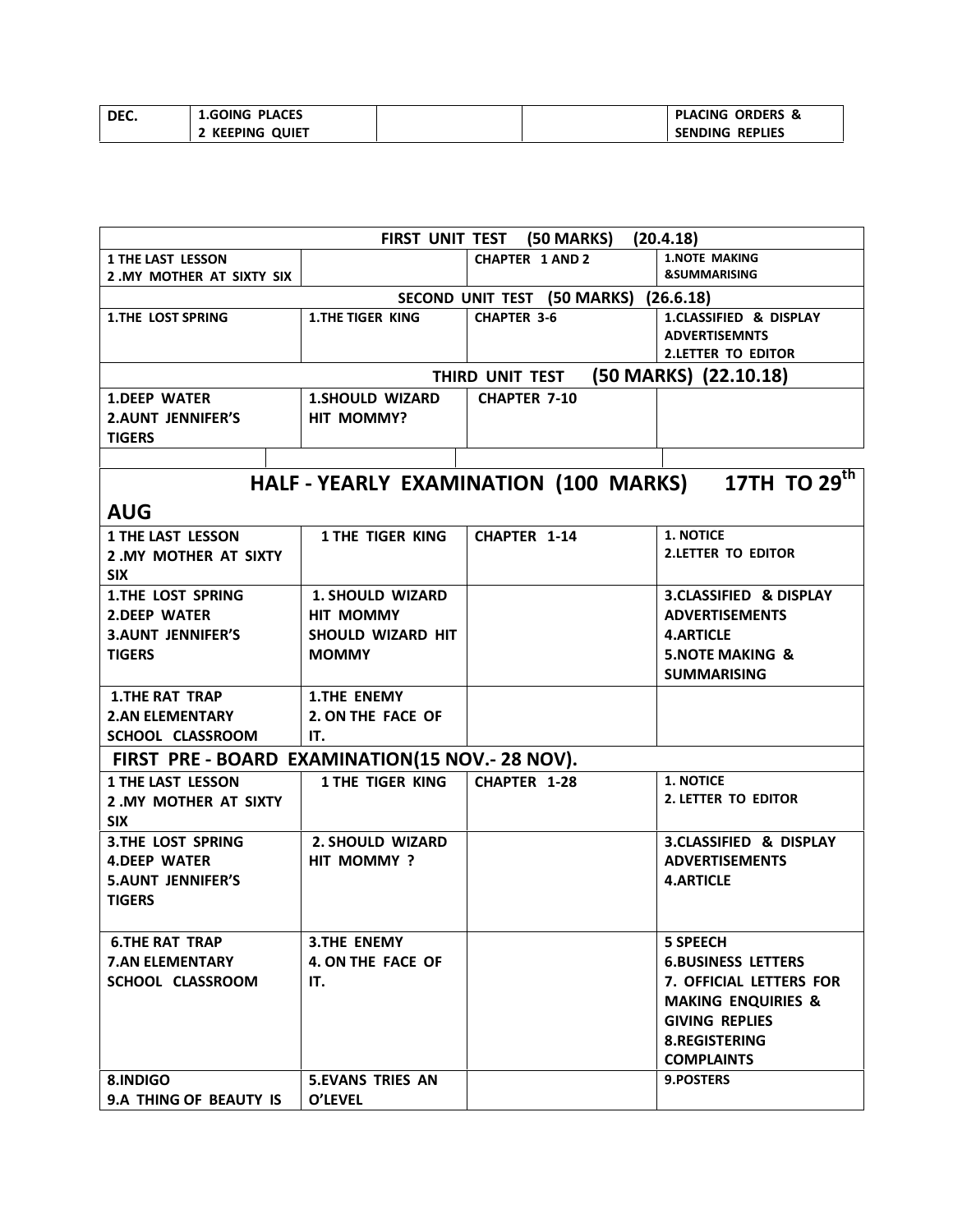| A JOY FOR EVER.                                                                              | <b>6.MEMORIES OF</b><br><b>CHILDHOOD</b>                                        |              |                                                                                                                                                                                |
|----------------------------------------------------------------------------------------------|---------------------------------------------------------------------------------|--------------|--------------------------------------------------------------------------------------------------------------------------------------------------------------------------------|
|                                                                                              |                                                                                 |              | <b>10 .APPLICATION FOR JOB</b><br>11WRITING FORMAL &<br><b>INFORMAL LETTERS</b>                                                                                                |
| SECOND PRE - BOARD EXAMINATION (7 <sup>th</sup> JAN. TO 19th JAN)                            |                                                                                 |              |                                                                                                                                                                                |
| <b>1 THE LAST LESSON</b><br>2. MY MOTHER AT SIXTY<br><b>SIX</b>                              | <b>1 THE TIGER KING</b>                                                         | CHAPTER 1-28 | 1. NOTICE<br>2. LETTER TO EDITOR                                                                                                                                               |
| <b>3.THE LOST SPRING</b><br><b>4.DEEP WATER</b><br><b>5.AUNT JENNIFER'S</b><br><b>TIGERS</b> | <b>2. SHOULD WIZARD</b><br>HIT MOMMY?                                           |              | 3.CLASSIFIED & DISPLAY<br><b>ADVERTISEMENTS</b><br><b>4.ARTICLE</b>                                                                                                            |
| <b>6.THE RAT TRAP</b><br><b>7.AN ELEMENTARY</b><br>SCHOOL CLASSROOM                          | <b>3.THE ENEMY</b><br>4. ON THE FACE OF<br>IT.                                  |              | <b>5 SPEECH</b><br><b>6.BUSINESS LETTERS</b><br>7. OFFICIAL LETTERS FOR<br><b>MAKING ENQUIRIES &amp;</b><br><b>GIVING REPLIES</b><br><b>8.REGISTERING</b><br><b>COMPLAINTS</b> |
| 8.INDIGO<br>9.A THING OF BEAUTY IS<br>A JOY FOR EVER.                                        | <b>5.EVANS TRIES AN</b><br>O'LEVEL<br><b>6 .MEMORIES OF</b><br><b>CHILDHOOD</b> |              | 9.POSTERS                                                                                                                                                                      |
| <b>10.GOING PLACES</b><br><b>11. KEEPING QUIET</b>                                           |                                                                                 |              | <b>10 .APPLICATION FOR JOB</b><br>11WRITING FORMAL &<br><b>INFORMAL LETTERS</b><br><b>12.PLACING ORDERS &amp;</b><br><b>SENDING REPLIES</b>                                    |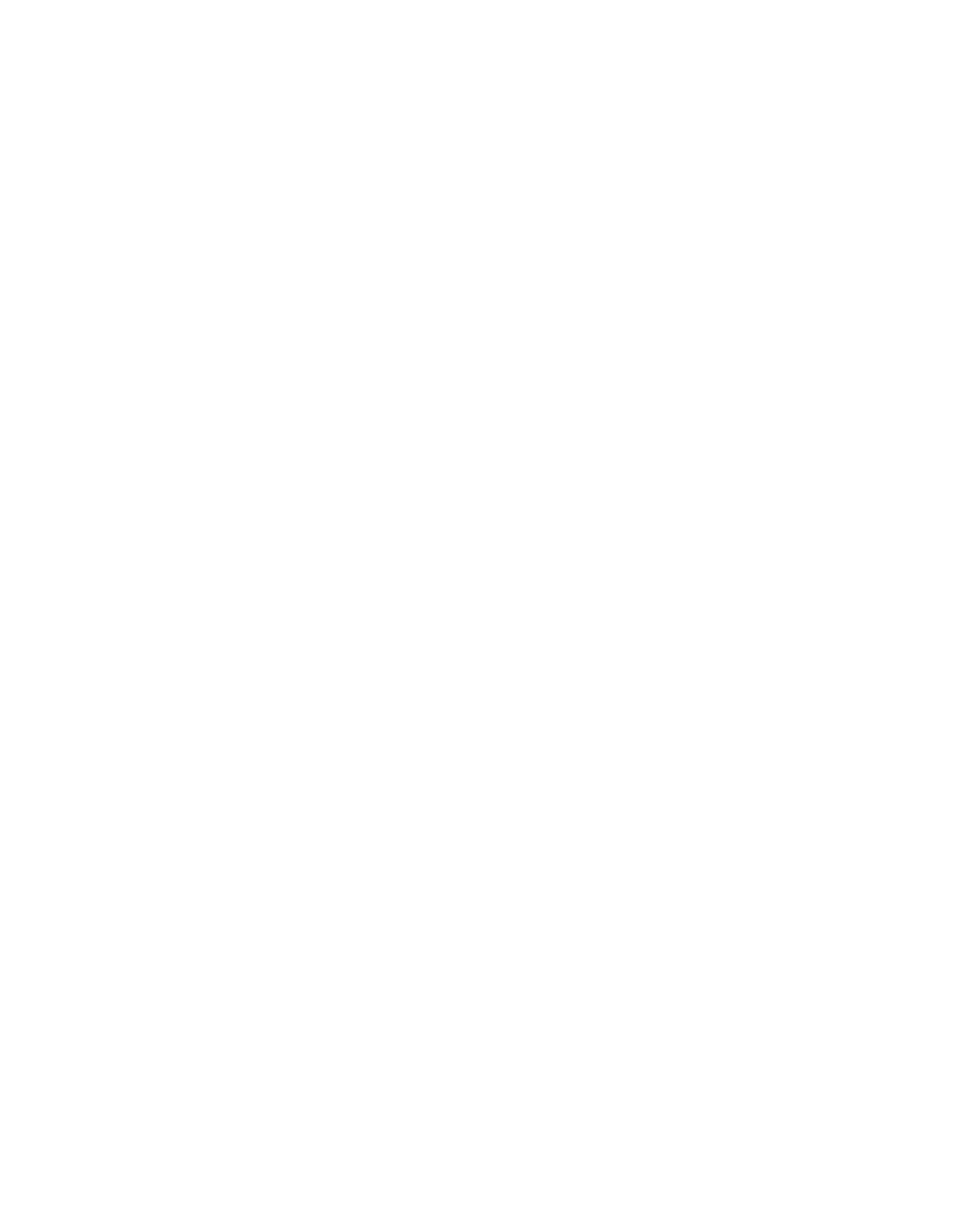|         |                                                                    | पाठ्यक्रम- हिन्दी (ऐच्छिक) 002                                                         |                                      |                                                                                                                                  |
|---------|--------------------------------------------------------------------|----------------------------------------------------------------------------------------|--------------------------------------|----------------------------------------------------------------------------------------------------------------------------------|
|         |                                                                    | कक्षाः- बारहवीं                                                                        |                                      |                                                                                                                                  |
|         |                                                                    | सन् :- 2018-2019                                                                       |                                      |                                                                                                                                  |
|         | प्रस्तावित पुस्तके :- 1. अंतरा (भाग-2)                             |                                                                                        |                                      |                                                                                                                                  |
|         |                                                                    | 2. अंतराल (पूरक पाठ्य प्रस्तक)                                                         |                                      |                                                                                                                                  |
|         |                                                                    | 3. अभिव्यक्ति और माध्यम                                                                |                                      |                                                                                                                                  |
|         | विषय सामग्री:-                                                     |                                                                                        |                                      |                                                                                                                                  |
|         |                                                                    | क. आपठित बोध (गद्यांश और काव्यांश बोध)                                                 |                                      | $1 + 5$<br>$16^\circ$                                                                                                            |
|         | ख. रचनात्मक तथा व्यवहारिक लेखन                                     |                                                                                        |                                      | 20                                                                                                                               |
|         |                                                                    | ग. अंतरा, भाग-2 (काव्य खंड), (गद्य खंड)                                                |                                      | $16 + 16$                                                                                                                        |
|         | घ. अतराल भाग-2                                                     | $+490$ $490$ $-147$ $+140$                                                             |                                      | 12.<br>$10 + 10$<br>20                                                                                                           |
| मास     | अंतरा गद्यखंड                                                      | अंतरा काव्यखंड                                                                         | अंतराल                               | अभिव्यक्ति और माध्यम                                                                                                             |
| अप्रैल  | 1. प्रेमधन की छाया स्मृति   1. जय शंकर प्रसाद<br>2. सुमिरन को मनको | 2. सूर्य कांत त्रिपाठी<br>निराला                                                       | पाठ $-1$<br>सूरदास<br>को ।<br>झोपड़ी | पाठ-3 विभिन्न माध्यमों के लिए<br>लेखन<br>अपठित गद्याश/पद्यांश                                                                    |
| मई      | 3. कच्चा चिट्ठा<br>4. संवादिया                                     | 26-अप्रैल-2018<br>4. तुलसीदास                                                          | पाठ $-1$                             | प्रथम इकाई परीक्षा पाठ्यक्रम गद्यखंड पाठ 1, 2 काव्य खंड 1, 2 अपठित काव्यांश/ गद्यांश, पत्र लेखन अंतराल पाठ-<br>4. पत्रकारीय लेखन |
|         |                                                                    |                                                                                        |                                      |                                                                                                                                  |
|         |                                                                    |                                                                                        |                                      |                                                                                                                                  |
| (0, 0)  |                                                                    | द्वितीय इकाई परीक्षा पाठ्यक्रम अप्रैल व मई में पठित सम्पूर्ण पाठ्यक्रम - 9 जुलाई-2018  |                                      |                                                                                                                                  |
| जुलाई   | 5. गाँधी नेहरू और<br>यास्सेर अराफात                                | 5. विद्यापति<br>6. केदारनाथ सिंह                                                       | पाठ-2. आरोहण                         | 5. विशेष लेखन स्वरूप व प्रकार<br>6 'कैसे बनती है कविता<br>समसामयिक विषयों पर निबन्ध,<br>स्ववृत, संपादक के नाम पत्र               |
| अगस्त   | 6. लघुकथाएँ बार के 7. विषणु खरे                                    |                                                                                        |                                      |                                                                                                                                  |
|         |                                                                    | अर्द्धवार्षिक परीक्षा पाठ्यक्रम अप्रैल से अगस्त तक का पठित सम्पूर्ण पाठ्यक्रम 29 अगस्त |                                      |                                                                                                                                  |
| सितम्बर | 7, जहाँ कोई वापसी नहीं                                             | रघुवीर सहाय                                                                            | विस्कोहर की माटी<br>अपना मालवा       | अभिव्यक्ति और माध्सम<br>नाटक कैसे बनता है                                                                                        |
|         |                                                                    | निबंध लेखन -29 अक्टूबर 2018                                                            |                                      | तृतीय इकाई परीक्षा पाठ्यक्रम गद्यखंड पाठ-7,8 काव्यखंड पाठ रघुवीर सहाय व तुलसीदास अपठित गद्यांश/पद्यांश पत्र लेखन                 |
|         |                                                                    |                                                                                        | 26                                   |                                                                                                                                  |
|         |                                                                    |                                                                                        |                                      |                                                                                                                                  |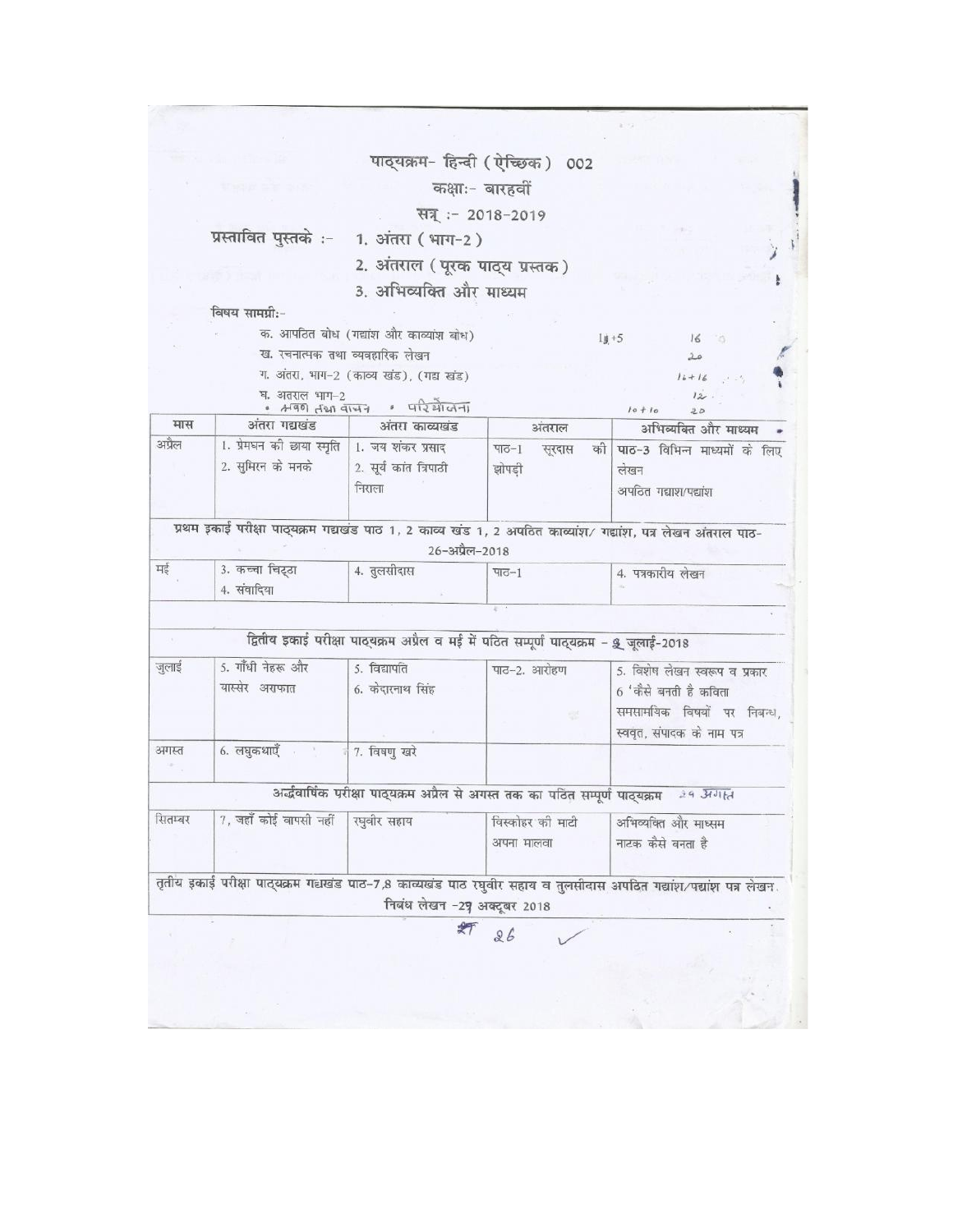| मास               | अंतरा गद्यखंड                               | अंतरा काव्यखंड    | अंतराल                    | अभिव्यक्ति और माध्यम                                                                                                              |
|-------------------|---------------------------------------------|-------------------|---------------------------|-----------------------------------------------------------------------------------------------------------------------------------|
| अक्टूबर<br>नवम्बर | 8. यथास्मै रोचते विश्वम्<br>9. दूसरा देवदास | तुलसीदास<br>जायसी | पाठ-3 बिस्कोहर की<br>माटी | नाटक कैसे बनता है                                                                                                                 |
| दिसम्बर           | 10. कृटज                                    | घनानंद            | अपना मालवा<br>पुनरावृति   | कविता कैसे बनती है।<br>पुनरावृति                                                                                                  |
|                   |                                             | का पाठ्यक्रम।     |                           | द्वितीय बोर्डपूर्व परीक्षा पाठ्यक्रम सम्पूर्ण केन्द्रीय माध्यमिक शिक्षा बोर्ड द्वारा निर्धारित कक्षा बारहरवीं हिन्दी (ऐच्छिक 002) |
|                   |                                             |                   |                           |                                                                                                                                   |

# **SUBJECT: Mathematics (041)**

### **PRESCRIBE BOOKS: NCERT EXAMPLAR.**

### **CLASS: XII**

| <b>Month</b>                      | <b>CONTENTS</b>                                           |
|-----------------------------------|-----------------------------------------------------------|
| March                             | $Ch. - 3$ Matrices                                        |
|                                   | $Ch. - 4$ Determinants                                    |
| April                             | $Ch. - 2$ Inverse Trigonometry Function                   |
|                                   | Ch. - 5 Continuity and Differentiability                  |
| May                               | $Ch. - 6$ Application of Derivatives                      |
|                                   | $Ch. - 7$ Integrals (indefinite integral)                 |
| June                              | Summer break                                              |
|                                   |                                                           |
| July                              | $Ch. - 7$ Integrals (cont.)                               |
|                                   | $Ch. - 8$ Application of Integrals                        |
| August (Half yearly exam 14 Aug.) | Ch.- 9 Differential Equation                              |
|                                   |                                                           |
|                                   | Revision chapter 2, 3, 4, 5, 6, 7                         |
| September                         | $Ch. - 10$ Vector                                         |
|                                   | $Ch. - 11.3 D$                                            |
|                                   |                                                           |
| October                           | $Ch. -13$ Probability<br>Ch - 12 LPP                      |
|                                   |                                                           |
| November                          | Revision for pre board 1 (Ch. 2, 3, 4, 5, 6, 7, 8, 9, 10) |
| First pre board                   |                                                           |
| December                          | $Ch. - 1$ Relation and Function and revision.             |
|                                   |                                                           |
| January                           | Pre board 2: All chapter 1 to 13                          |
| February                          | <b>Remedial Classes</b>                                   |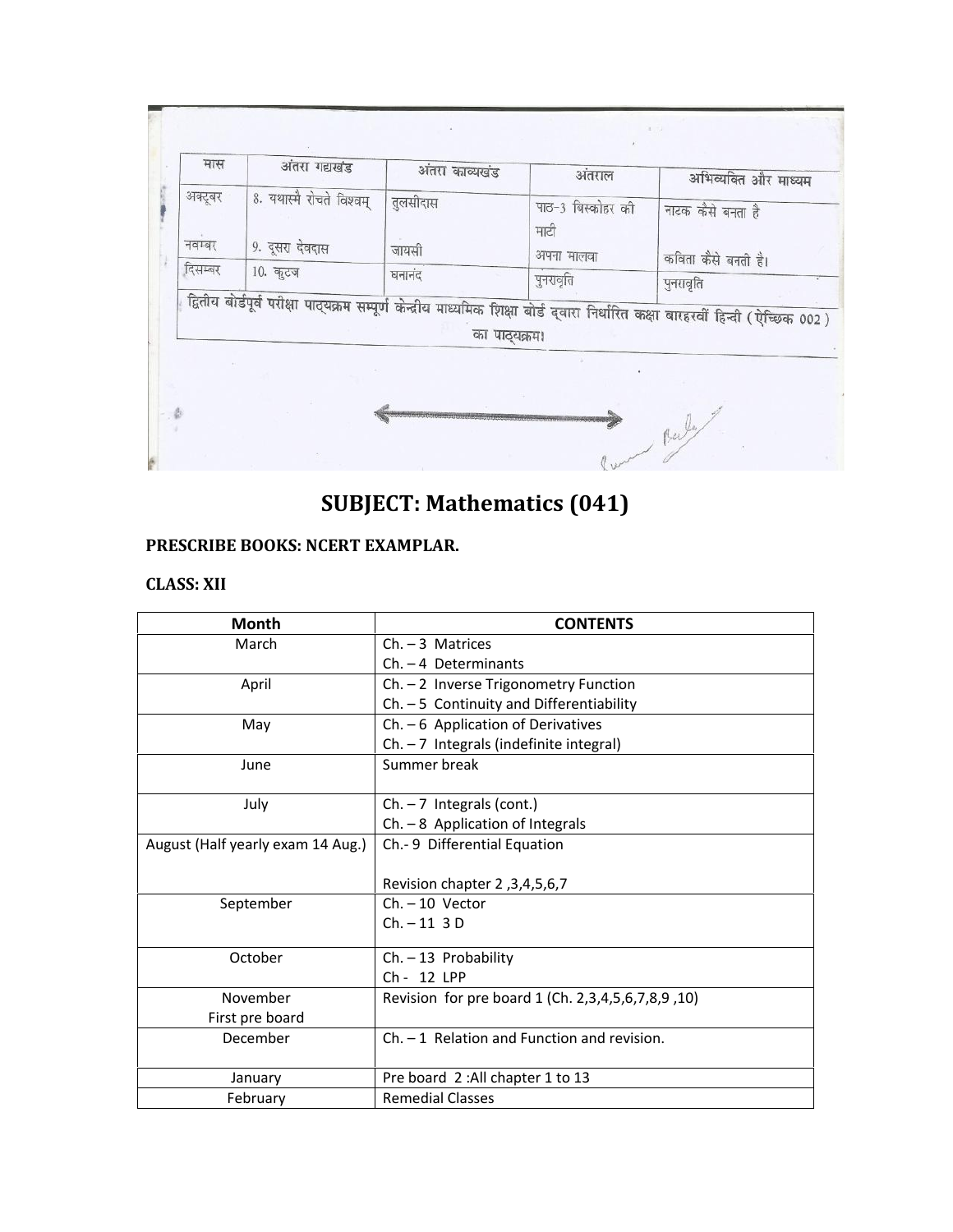| March | CBSE exam |
|-------|-----------|

| Exams           | <b>Syllabus</b>                                     |  |
|-----------------|-----------------------------------------------------|--|
| UT <sub>1</sub> | Ch., $3$ and $4$                                    |  |
| UT <sub>2</sub> | Ch. 2, 5, 6                                         |  |
| UT <sub>3</sub> | Ch.7(Indefinite Integrals 7.1 to 7.7), ch 10, ch 11 |  |
| Half yearly     | Chapter 2,3,4,5,6,7,8                               |  |
| Pre board 1     | Chapter 2, 3, 4, 5, 6, 7, 8, 9, 10, 11, 12          |  |
| Pre board 2     | Full syllabus.                                      |  |

### **SUBJECT –ECONOMICS**

| <b>MONTH</b>     | <b>UNITS</b>                                          |
|------------------|-------------------------------------------------------|
| <b>MARCH</b>     | <b>MICRO ECONOMICS</b>                                |
|                  | Chapter-1 Introduction (Central Problems and          |
|                  | PPC)                                                  |
|                  | Chapter-2 Consumer's Equilibrium                      |
|                  | Chapter-3 Demand                                      |
| <b>APRIL</b>     | Chapter-4 Elasticity of Demand<br>$\bullet$           |
|                  | <b>Chapter-5 Production Function</b>                  |
|                  | Chapter-6 Cost                                        |
|                  | Chapter-7 Revenue                                     |
| <b>MAY</b>       | Chapter-8 Producers Equilibrium<br>$\bullet$          |
|                  | Chapter 9- Supply and Elasticity of Supply            |
|                  | Chapter-10 Main Market Form                           |
| <b>JULY</b>      | Chapter-11 Price Determination<br>$\bullet$           |
|                  | Chapter-12 Application of Tools of Demand &           |
|                  | Supply                                                |
|                  | <b>MACRO ECONOMICS</b>                                |
|                  | Chapter-1 Introduction and Circular Flow Of           |
|                  | Income                                                |
|                  | <b>Chapter-2 Basic Concepts of Macro Economics</b>    |
|                  | Chapter-3 National Income and Related                 |
|                  | Aggregates                                            |
| <b>AUGUST</b>    | Chapter-4 Measurement of National Income<br>$\bullet$ |
|                  | Chapter-5 & 6 Money and Banking                       |
|                  | Revision                                              |
|                  | <b>HALF YEARLY EXAMINATION</b>                        |
| <b>SEPTEMBER</b> | Chapter-7 Aggregate Demand and Related<br>$\bullet$   |
|                  | Chapter-8 Income Determination and Multiplier         |
|                  | Chapter-9 Excess Demand and Deficient Demand          |
|                  | Concepts                                              |
| <b>OCTOBER</b>   | Chapter-10 Government Budget and the                  |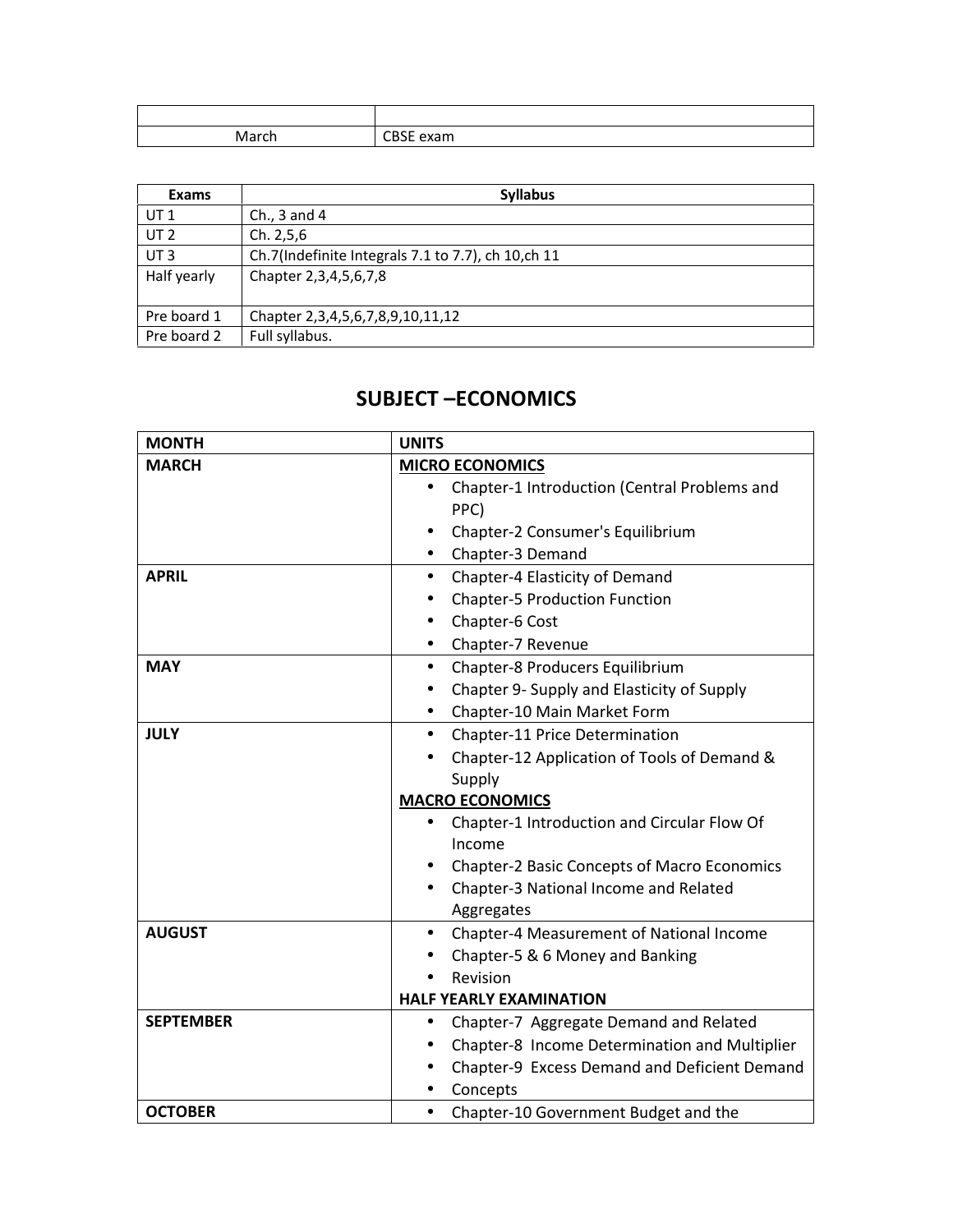|                                    | Economy                                                     |  |  |
|------------------------------------|-------------------------------------------------------------|--|--|
| <b>NOVEMBER</b>                    | Chapter-11 Balance<br>of Payment&<br>Foreign<br>$\bullet$   |  |  |
|                                    | <b>Exchange Market</b>                                      |  |  |
|                                    | <b>PRE-BOARD EXAMINATION-I</b>                              |  |  |
| <b>DECEMBER</b>                    | Revision                                                    |  |  |
| <b>JANUARY</b>                     | <b>PRE-BOARD EXAMINATION-II</b>                             |  |  |
|                                    | <b>Syllabus Schedule for Exams (2018-19)</b>                |  |  |
| $UT-1$                             | <b>Micro-Economics</b>                                      |  |  |
| 24 April 2018                      | Ch-1 Introduction                                           |  |  |
|                                    | Ch-2 Consumers Equilibrium                                  |  |  |
|                                    | Ch-3 Demand                                                 |  |  |
|                                    | Ch-4 Elasticity of Demand                                   |  |  |
| $UT-2$                             | Ch-5 Production                                             |  |  |
| 29 June 2018                       | Ch-6 Cost                                                   |  |  |
|                                    | Ch-7 Revenue                                                |  |  |
|                                    | Ch-8 Producer's Equillibrium                                |  |  |
|                                    | Ch-9 Supply & Elasticity Of Supply                          |  |  |
| $UT-3$                             | <b>Macro-Economics</b>                                      |  |  |
| <b>26 October 2018</b>             | Ch-Determination of Income                                  |  |  |
| 1 <sup>ST</sup> TERM (Half Yearly) | Complete Micro-Economics (as per CBSE)                      |  |  |
| <b>23 August 2018</b>              | <b>Macro Economics</b>                                      |  |  |
|                                    | Chapter- Introduction, National Income & Related Aggregates |  |  |
|                                    | and Money and Banking                                       |  |  |
| <b>PRE-BOARD I</b>                 | Complete Syllabus of Micro and Macro Economics (as per      |  |  |
| 28 November 2018                   | CBSE)                                                       |  |  |
| <b>PRE-BOARD II</b>                | Complete Syllabus (as Per CBSE)                             |  |  |
| <b>15 January 2019</b>             |                                                             |  |  |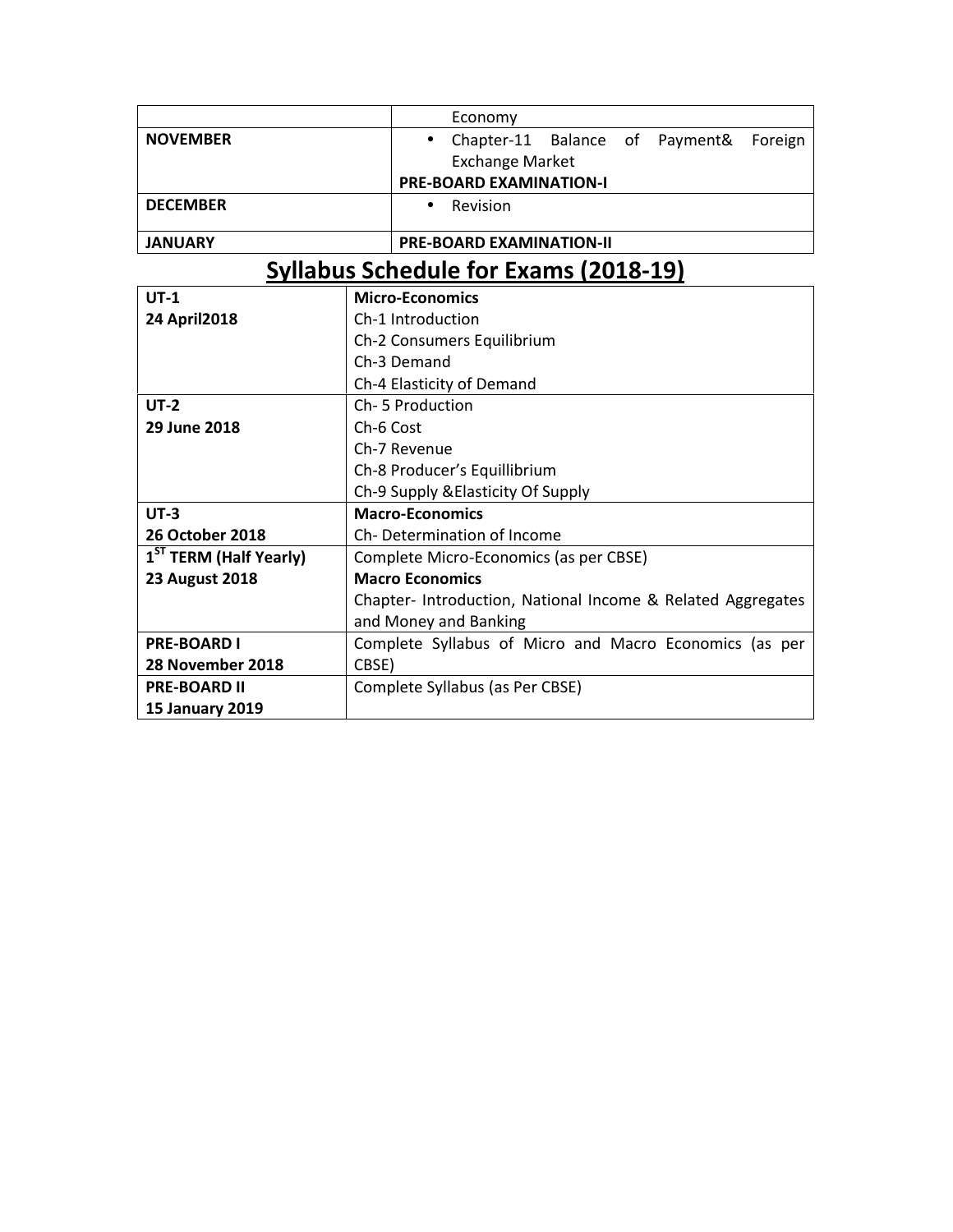### **PHYSICS**

| <b>Month</b>     | <b>Chapters</b>                                                                                     | Assessments                                                                                             |
|------------------|-----------------------------------------------------------------------------------------------------|---------------------------------------------------------------------------------------------------------|
| APRIL            | Ch 1 Electric charges and fields<br>Ch 2 Electric potential and charges<br>Ch 3 Current Electricity | First Cycle Test - April<br>Ch 1 Electric charges and<br>fields\ Ch 2 Electric<br>potential and charges |
| <b>MAY</b>       | Ch 4 Moving charges and magnetism<br>Ch 5 Magnetism and matter<br>Ch 6 Electromagnetic Induction    | Second Cycle Test - June<br>Ch 3 Current Electricity<br>Ch 4 Moving charges and<br>magnetism            |
| <b>JULY</b>      | Ch 7 Alternating Current<br>Ch 8 Electromagnetic waves<br>Ch 9 Ray optics and optical instruments   | Second Cycle Test - June<br>Ch 3 Current Electricity<br>Ch 4 Moving charges and<br>magnetism            |
| <b>AUGUST</b>    | Ch 10 Wave optics                                                                                   | Ch 5 Magnetism and<br>matter<br>Ch 6 Electromagnetic<br>Induction                                       |
| <b>SEPTEMBER</b> | Ch 11 Dual nature of radiation and<br>Matter<br>Ch 12 Atoms<br>Ch 13 Nuclei                         | <b>Half Yearly</b><br>Chapters 1-8 (Book 1)                                                             |
| <b>OCTOBER</b>   | Ch 14 Semiconductors electronics<br>Ch 15 Communication systems                                     | Third Cycle Tst -<br>October                                                                            |
| <b>NOVEMBER</b>  | Revision - Second Book                                                                              | Ch 9 Ray optics and<br>optical instruments                                                              |
| <b>DECEMBER</b>  | Revision - Complete syllabus                                                                        | Ch 10<br>Wave<br>optics                                                                                 |
| <b>JANUARY</b>   | Second preboard<br>Complete syllabus                                                                | <b>First preboard</b><br>Chapters 9-15<br>(Book 2)                                                      |

# **SUBJECT : COMPUTER SCIENCE (C++)**

**Prescribed Books :**

- 1. Computer Science with C++ (Preeti Arora & Pinky Gupta) Vol-I & II
- 2. Sample Papers (Sumita Arora)
- 3. Move Fast with C++ (Sumita Arora)

|  | Chapter- <sup>2</sup> | $C++$ REVISION TOUR |  |
|--|-----------------------|---------------------|--|
|--|-----------------------|---------------------|--|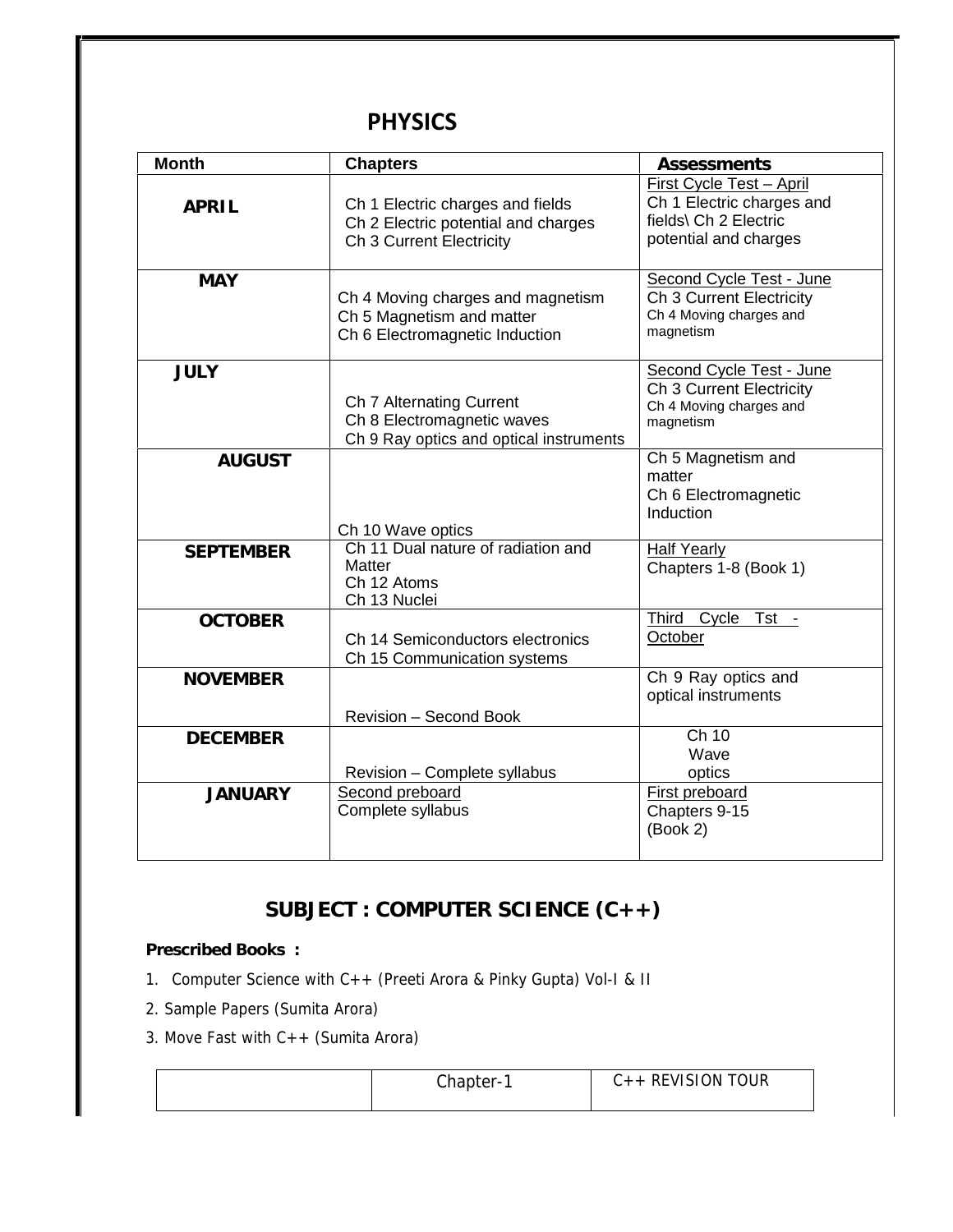|                 | Chapter-2  | <b>OOP CONCEPTS</b>          |
|-----------------|------------|------------------------------|
|                 |            |                              |
|                 | Chapter-3  | <b>FUNCTION</b>              |
|                 |            | OVERLOADING                  |
| APRIL + MAY     | Chapter-4  | <b>CLASSES &amp; OBJECTS</b> |
|                 | Chapter-5  | <b>CONSTRUCTORS &amp;</b>    |
|                 |            | <b>DESTRUCTORS</b>           |
|                 | Chapter-6  | <b>INHERITANCE</b>           |
|                 | Chapter-9  | <b>ARRAYS</b>                |
| <b>JULY-AUG</b> | Chapter-7  | <b>DATA FILE HANDLING</b>    |
|                 | Chapter-8  | <b>POINTERS</b>              |
|                 | Chapter-13 | <b>BOOLEAN ALGEBRA</b>       |
| SEPTEMBER+      | Chapter-10 | LINKED LIST, STACKS          |
| <b>OCTOBER</b>  |            | <b>AND QUEUES</b>            |
|                 | Chapter-11 | <b>DATABASE CONCEPTS</b>     |
|                 | Chapter-12 | <b>STRUCTURED</b>            |
|                 |            | <b>QUERY LANGUAGE</b>        |
| $NOVEMBER+$     | Chapter-14 | <b>COMMUNICATION AND</b>     |
| <b>DECEMBER</b> |            | NETWORKING CONCEPTS          |

# **Syllabus break-up as per Examination Schedule**

| UNIT TEST 1 | CHAPTER 1: $C_{++}$ REVISION TOUR                |
|-------------|--------------------------------------------------|
| 25/04/2018  | <b>CHAPTER 2:00PS CONCEPTS</b>                   |
|             | CHAPTER 3: FUNCTION OVERLOADING                  |
|             | <b>CHAPTER 4: CLASSES AND OBJECTS</b>            |
| UNIT TEST 2 | <b>CHAPTER 5: CONSTRUCTORS &amp; DESTRUCTORS</b> |
| 02/07/2018  | CHAPTER 6: INHERITANCE                           |
|             | CHAPTER 9: ARRAYS                                |
| Half yearly | $Ch-1, 2, 3, 4, 5, 6, 7, 8, 9, 13$               |
| 27/08/2018  |                                                  |
| UNIT TEST 3 | CHAPTER 7: DATA FILE HANDLING                    |
| 27/10/2018  | CHAPTER 10: LINKED LISTS, STACKS AND QUEUES      |
|             |                                                  |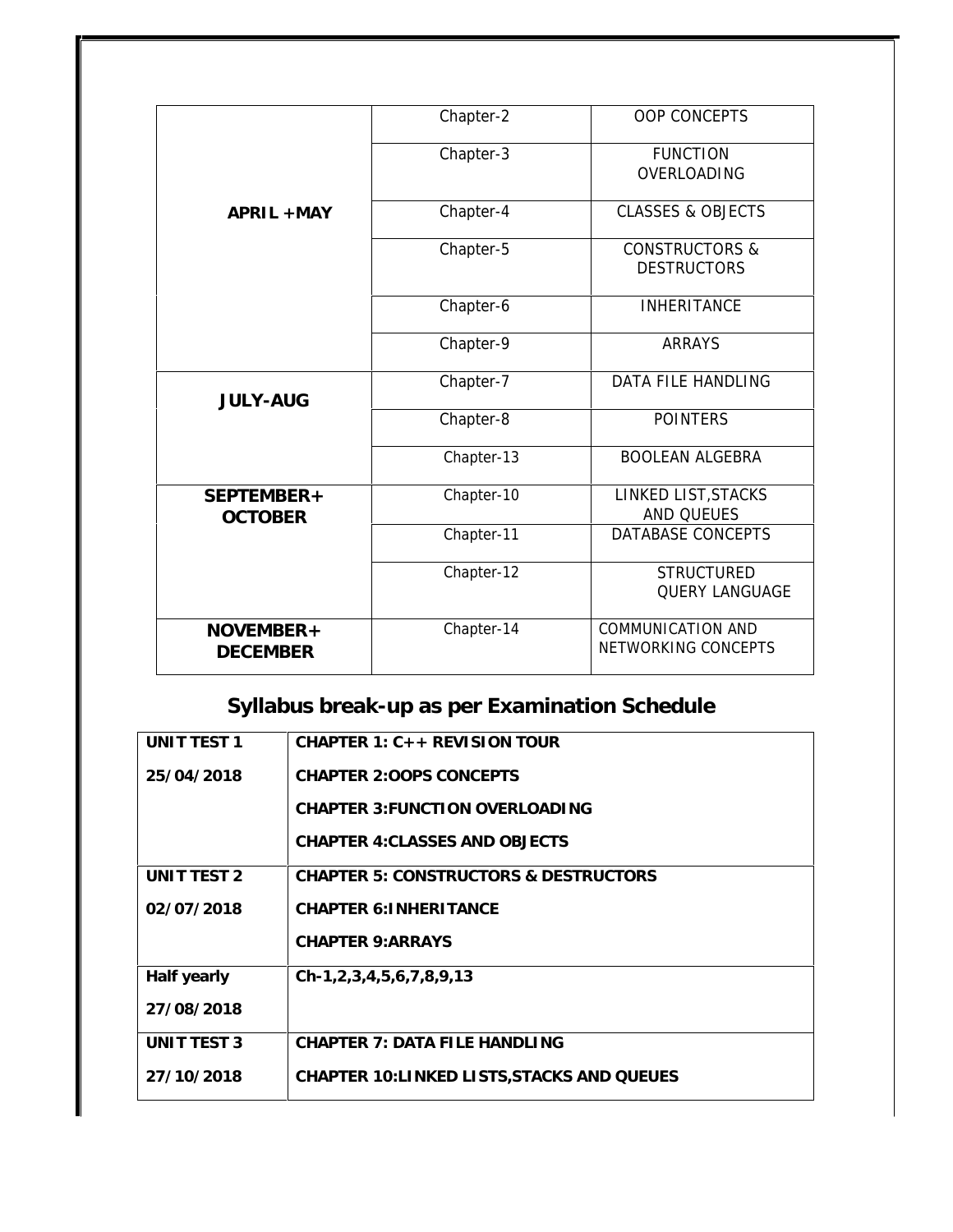|                       | CHAPTER 11: DATABASE CONCEPTS       |
|-----------------------|-------------------------------------|
| PREBOARD 1            | CH-1,2,3,4,5,6,7,8,9,10,11,12,13    |
| 26/11/2018            |                                     |
| PRFBOARD <sub>2</sub> | CH-1,2,3,4,5,6,7,8,9,10,11,12,13,14 |
| 17/01/2019            |                                     |

### **SUBJECT : INFORMATICS PRACTICES**

**Prescribed Books**

- 1. Informatics Practices NCERT
- 2. Informatics Practices (Sumita Arora)
- 3. Move Fast with IP Sample Papers (Sumita Arora)
- 4. Together With IP

| $APRIL + MAY$                                               | Chapter-3                   | <b>GUI PROGRAMMING - A REVIEW</b>               |
|-------------------------------------------------------------|-----------------------------|-------------------------------------------------|
|                                                             | Chapter-4                   | <b>BASICS OF OBJECT ORIENTED</b><br>PROGRAMMING |
|                                                             | Chapter-5                   | ADVANCED PROGRAMMING CONCEPTS                   |
| <b>JULY-AUG</b>                                             | Chapter-6                   | DATA CONNECTIVITY                               |
|                                                             | Chapter-1                   | <b>COMPUTER NETWORKING</b>                      |
|                                                             | Chapter-2                   | OPEN SOURCE SOFTWARE                            |
| <b>SEPTEMBER</b>                                            | Chapter-8                   | MYSQL REVISION TOUR                             |
|                                                             | Chapter-9                   | MORE ON DATABASES & SQL                         |
| <b>OCTOBER+NOVEMBER</b>                                     | Chapter-10                  | ADVANCED RDBMS CONCEPTS                         |
|                                                             | Chapter-7                   | WEB APPLICATIONS                                |
| FIRST PREBOARD EXAMINATION - Chapter - 1,2,3,4,5,6,7,8,9,10 |                             |                                                 |
| <b>DECEMBER</b>                                             | Chapter-11                  | IT APPLICATIONS                                 |
|                                                             | SECOND PREBOARD EXAMINATION |                                                 |

**Syllabus break-up as per Examination Schedule**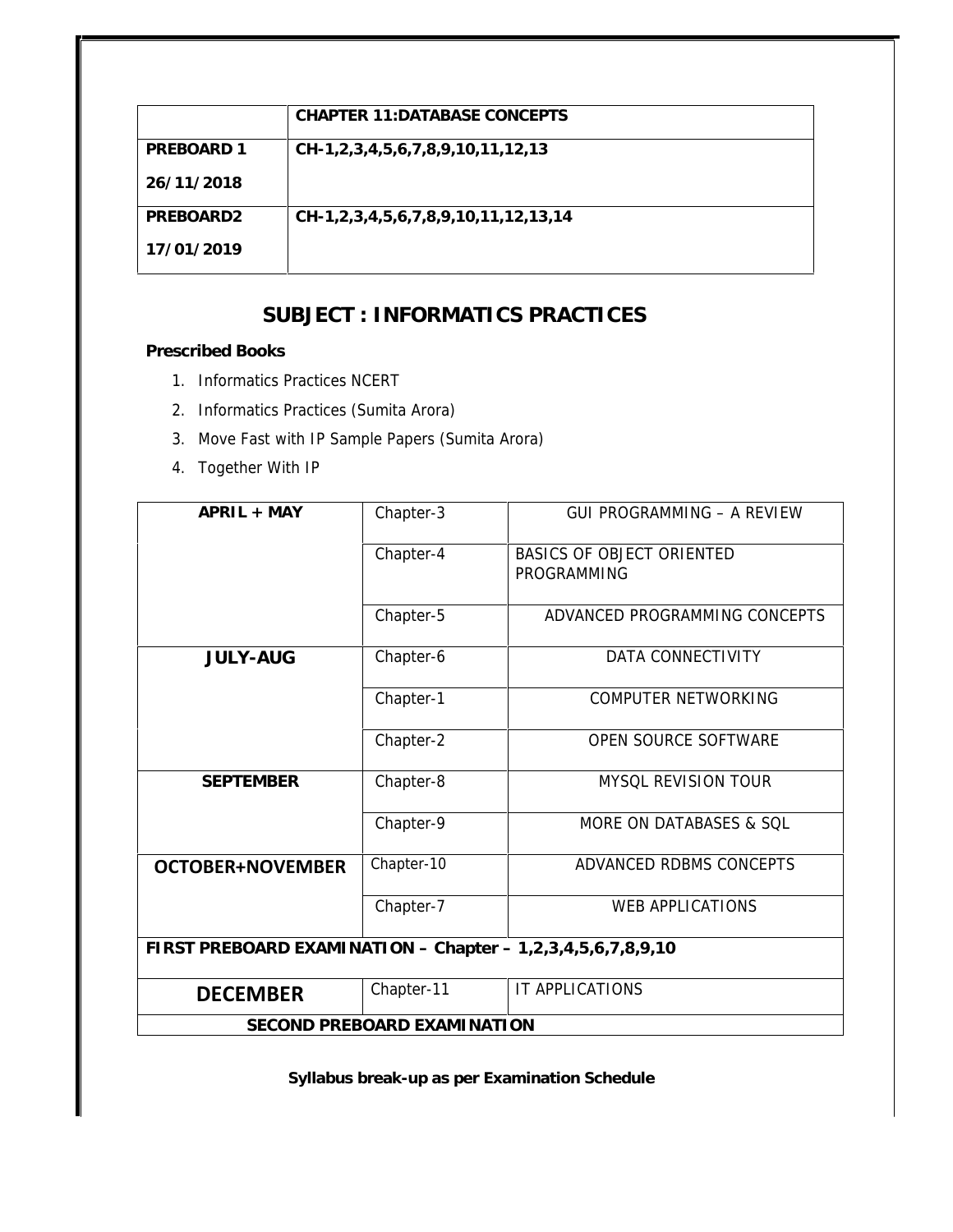| UNIT TEST 1        | Ch3-GUI PROGRAMMING-A REVIEW              |
|--------------------|-------------------------------------------|
| 26/04/2018         | Ch4-BASICS OF OBJECT ORIENTED PROGRAMMING |
| UNIT TEST 2        | Ch3-GUI PROGRAMMING-A REVIEW              |
| 03/07/2018         | Ch4-BASICS OF OBJECT ORIENTED PROGRAMMING |
|                    | Ch5-ADVANCED PROGRAMMING CONCEPTS         |
| Half yearly        | $Ch-1, 2, 3, 4, 5, 6$                     |
| 29/08/2018         |                                           |
| <b>UNIT TEST 3</b> | Ch8-MYSQL REVISION TOUR                   |
| 29/10/2018         | Ch9-MORE ON DATABASES AND SOL             |
| PREBOARD 1         | $CH-1$ to 10                              |
| 15/11/2018         |                                           |
| PREBOARD2          | CH-1 to 11                                |
| 19/01/2019         |                                           |

## **Syllabus break-up as per Examination Schedule**

| UNIT TEST 1 | Ch3-GULPROGRAMMING-A REVIEW               |
|-------------|-------------------------------------------|
| 26/04/2018  | Ch4-BASICS OF OBJECT ORIENTED PROGRAMMING |
| UNIT TEST 2 | Ch3-GULPROGRAMMING-A REVIEW               |
| 03/07/2018  | Ch4-BASICS OF OBJECT ORIENTED PROGRAMMING |
|             | Ch5-ADVANCED PROGRAMMING CONCEPTS         |
|             |                                           |
| Half yearly | $Ch-1, 2, 3, 4, 5, 6$                     |
| 29/08/2018  |                                           |
|             |                                           |
| UNIT TEST 3 | Ch8-MYSQL REVISION TOUR                   |
| 29/10/2018  | Ch9-MORE ON DATABASES AND SOL             |
| PRFBOARD 1  | CH-1 to 10                                |
| 15/11/2018  |                                           |
| PREBOARD2   | $CH-1$ to 11                              |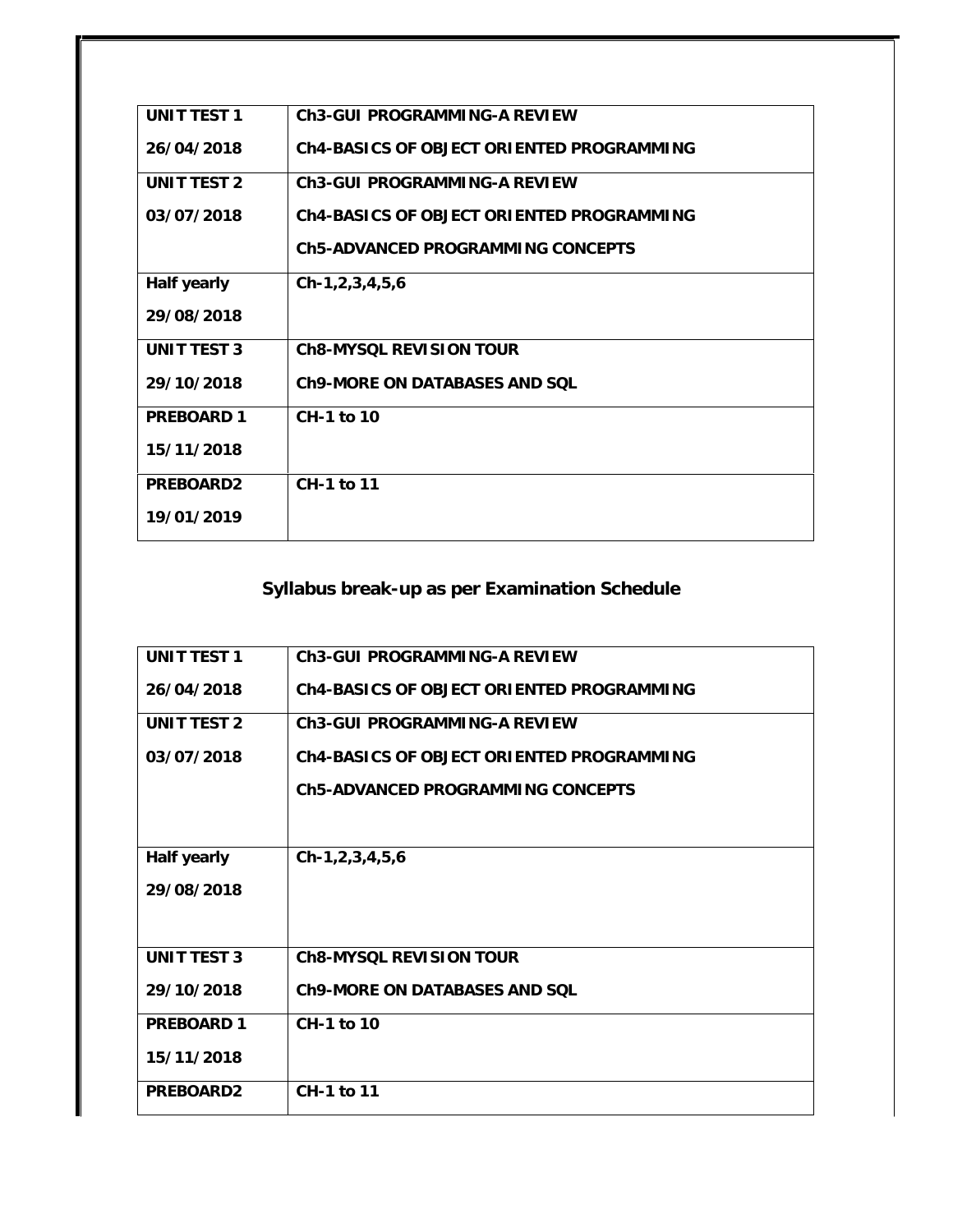### **SUBJECT : ACCOUNTANCY (XII)**

| <b>PART</b><br>A | <b>Accounting for Not-for-Profit Organisations, Partnership</b><br><b>Firms and Companies</b> |     |
|------------------|-----------------------------------------------------------------------------------------------|-----|
|                  | Unit-1 Financial Statements of Not-for -Profit Organisation                                   | 10  |
|                  | Unit-2 Accounting for Partnership Firms                                                       | 35  |
|                  | Unit-3 Accounting for Companies                                                               | 15  |
|                  |                                                                                               | 60  |
| <b>PART</b>      | <b>Financial Statement Analysis</b>                                                           |     |
| B                |                                                                                               |     |
|                  | Unit-4 Analysis of Financial Statements                                                       | 12  |
|                  | <b>Unit-5 Cash Flow Statement</b>                                                             | 8   |
|                  |                                                                                               | 20  |
| <b>PART</b>      | <b>Project Work</b>                                                                           | 20  |
|                  |                                                                                               |     |
| TOTAL            | PART A+B+C (60+20+20)                                                                         | 100 |

| <b>MONTH</b> | <b>CHAPTERS</b>                                               |
|--------------|---------------------------------------------------------------|
| March-April  | 1. Financial Statements of Not-for-Profit Organization        |
|              | 2. Accounting for Partnership Firms- Fundamentals             |
|              | 3. Goodwill: Nature and Valuation                             |
|              | 4. Change in Profit-sharing Ratio among the Existing          |
|              | Partners                                                      |
| May          | 5. Admission of a Partner                                     |
|              | 6. Retirement/Death of a Partner                              |
| July         | 7. Dissolution of a Partnership Firm                          |
|              | 8. Accounting for Share Capital: Issue and Forfeiture         |
| August       | 8. Accounting for Share Capital: Issue and Forfeiture (contd) |
|              | <b>Half Yearly Examinations</b>                               |
| September    | 9. Issue Of Debentures                                        |
|              | 10. Redemption of Debentures                                  |
|              | 11. Financial Statements of a Company & Analysis              |
|              | 12. Tools of Financial Statement Analysis - Comparative &     |
|              | <b>Common Size Statements</b>                                 |
| October      | 13. Accounting Ratios                                         |
|              | 14. Cash Flow Statement                                       |
| November     | <b>Revision and Pre-Board I</b>                               |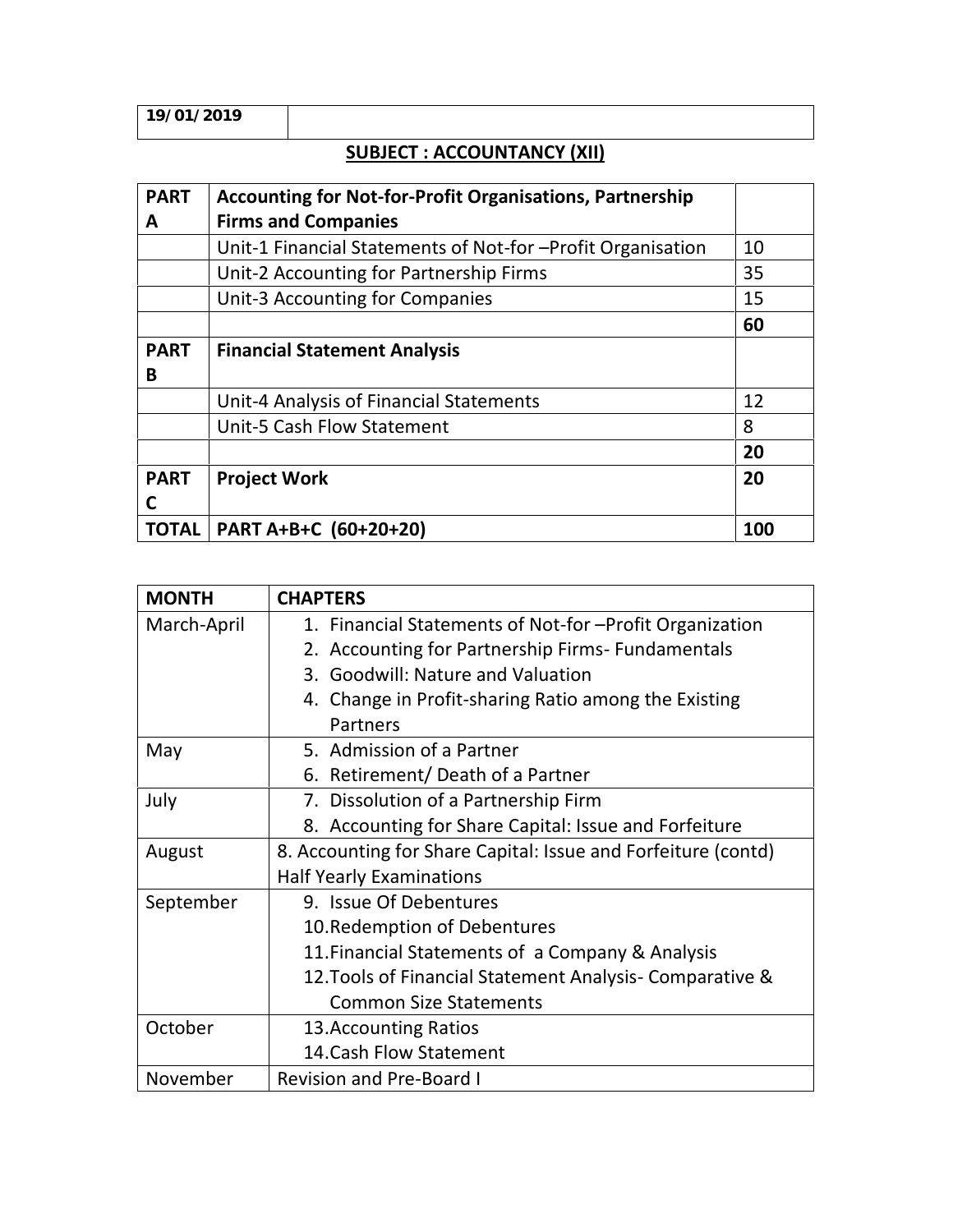| <b>SYLLABUS FOR ACCOUTANCY EXAMS</b> |                          |                                       |              |
|--------------------------------------|--------------------------|---------------------------------------|--------------|
| <b>EXAM</b>                          | <b>DATE</b>              | <b>CHAPTERS</b>                       | <b>MARKS</b> |
| <b>UNIT TEST-I</b>                   | 25 <sup>th</sup> April   | Chapters-1,2,3                        | 50           |
| <b>UNIT TEST-II</b>                  | $2nd$ July               | Chapters- 1, 2, 3, 4, 5               | 50           |
| <b>HALF YEARLY</b>                   | 27th August              | Chapters-1,2,3,4,5,6,7,8              | 100          |
| <b>UNIT TEST-III</b>                 | 27 <sup>th</sup>         | Chapters-8,9,10,11,12,13              | 50           |
|                                      | October                  |                                       |              |
| PRE-BOARD-I                          | 26 <sup>th</sup>         | Complete Syllabus as per CBSE, File + | 100          |
|                                      | November                 | Viva                                  |              |
| PRE-BOARD-                           | 17 <sup>th</sup> January | Complete Syllabus as per CBSE, File + | 100          |
|                                      |                          | Viva                                  |              |

### **SUBJECT : BUSINESS STUDIES (XII)**

| <b>PART</b>  | <b>Principles and Functions of Management</b> |     |
|--------------|-----------------------------------------------|-----|
| A            |                                               |     |
|              | Chapters-1 to 8                               | 50  |
| <b>PART</b>  | <b>Business Finance and Marketing</b>         |     |
| B            |                                               |     |
|              | Chapters-9 to 12                              | 30  |
| <b>PART</b>  | <b>Project Work (One)</b>                     | 20  |
|              |                                               |     |
| <b>TOTAL</b> | PART A+B+C (50+30+20)                         | 100 |

| <b>MONTH</b> | <b>CHAPTERS</b>                               |
|--------------|-----------------------------------------------|
| March-April  | Chapter-1 Nature & Significance of Management |
|              | Chapter-2 Principles of Management            |
|              | Chapter-3 Business Environment                |
| May          | Chapter-11 Marketing Management               |
|              | Chapter-10 Financial Markets                  |
| July         | Chapter-4 Planning                            |
|              | Chapter-5 Organizing                          |
|              | Chapter-6 Staffing                            |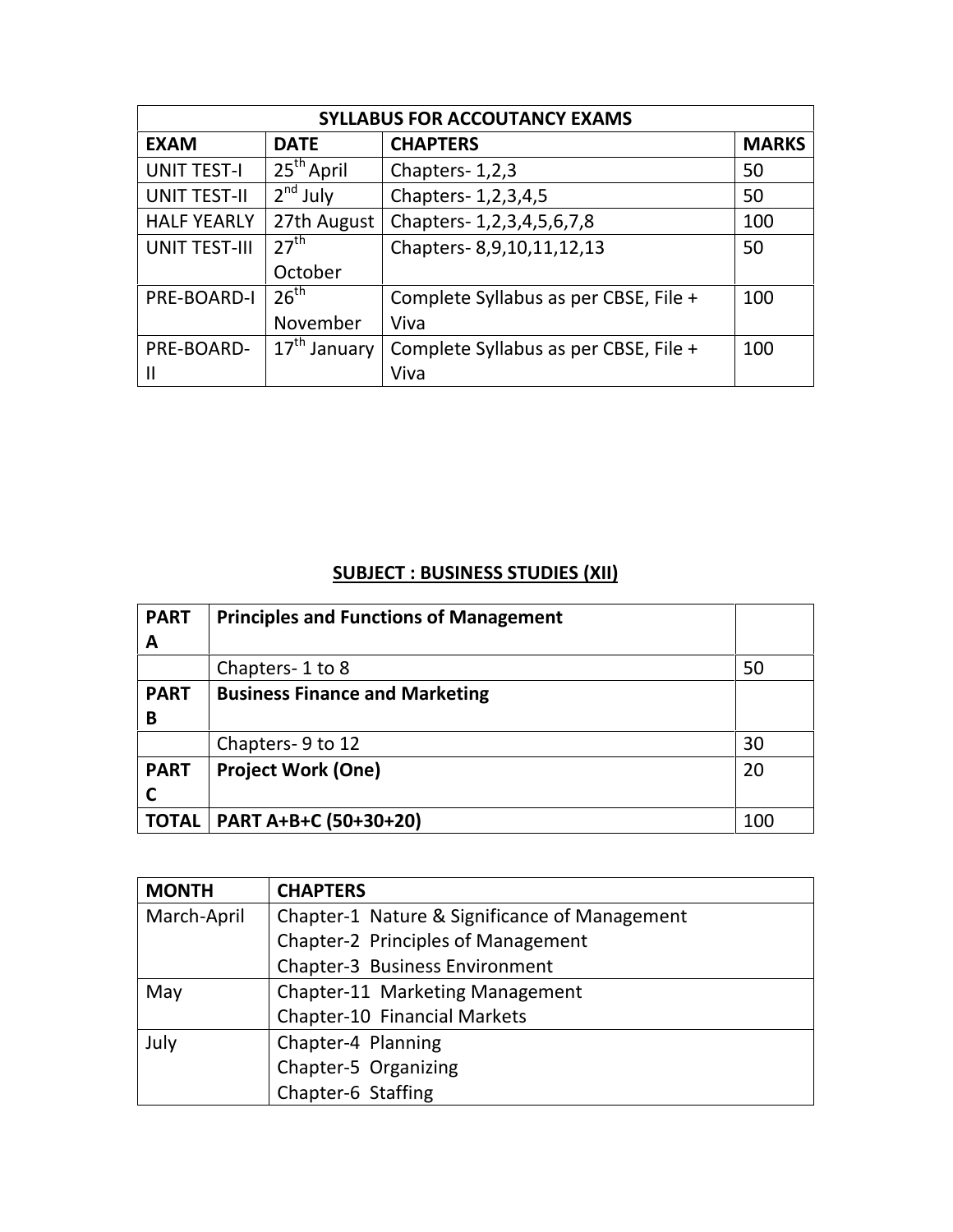| August    | Chapter-6 Staffing (contd)      |  |
|-----------|---------------------------------|--|
|           | <b>Half Yearly Examinations</b> |  |
| September | Chapter-7 Directing             |  |
|           | <b>Chapter-8 Controlling</b>    |  |
| October   | Chapter-9 Financial Management  |  |
|           | Chapter-12 Consumer Protection  |  |
| November  | <b>Revision and Pre-Board I</b> |  |

| <b>SYLLABUS FOR BUSINESS STUDIES EXAMS</b> |                            |                                       |              |
|--------------------------------------------|----------------------------|---------------------------------------|--------------|
| <b>EXAM</b>                                | <b>DATE</b>                | <b>CHAPTERS</b>                       | <b>MARKS</b> |
| <b>UNIT TEST-I</b>                         | $21^{\text{st}}$ April     | Chapters-1 and 2                      | 50           |
| <b>UNIT TEST-II</b>                        | 27 <sup>th</sup> June      | Chapters- 1,2,3,10,11                 | 50           |
| <b>HALF YEARLY</b>                         | $20th$ August              | Chapters-1,2,3,4,5,6,10,11            | 100          |
| <b>UNIT TEST-III</b>                       | 23 <sup>rd</sup>           | Chapters- 7,8,9,12                    | 50           |
|                                            | October                    |                                       |              |
| PRE-BOARD-I                                | $19^{\text{th}}$           | Complete Syllabus as per CBSE, File + | 100          |
|                                            | November                   | Viva                                  |              |
| PRE-BOARD-                                 | $9^{\text{th}}$<br>January | Complete Syllabus as per CBSE, File + | 100          |
|                                            |                            | Viva                                  |              |

### **Political Science**

## **Books prescribed: Contemporary World Politics –Part-I Politics of India since Independence-Part-II**

| Chapter-1 Cold War Era                                                    | March/ April |
|---------------------------------------------------------------------------|--------------|
| Chapter-2 End of Bipolarity                                               | April        |
| Chapter-3 US Hegemony                                                     | April        |
| <b>Chapter-4 Alternative Centers of Power</b>                             | May          |
| Chapter-5 Contemporary South Asia in the post cold war era                | May          |
| Chapter-6 International Organisations                                     | June/July    |
| Chapter-7 Security in Contemporary World                                  | July         |
| <b>Chapter-8 Environment and Natural Resources</b>                        | July         |
| Chapter- 9 Globalisation                                                  | August       |
| Note: All the above Chapters are included in the half-yearly Examination. |              |

#### **Part-B**

| Chapter-1 Nation Building and its Problems | September |
|--------------------------------------------|-----------|
| Chapter-2 Era of one Party Dominance       | September |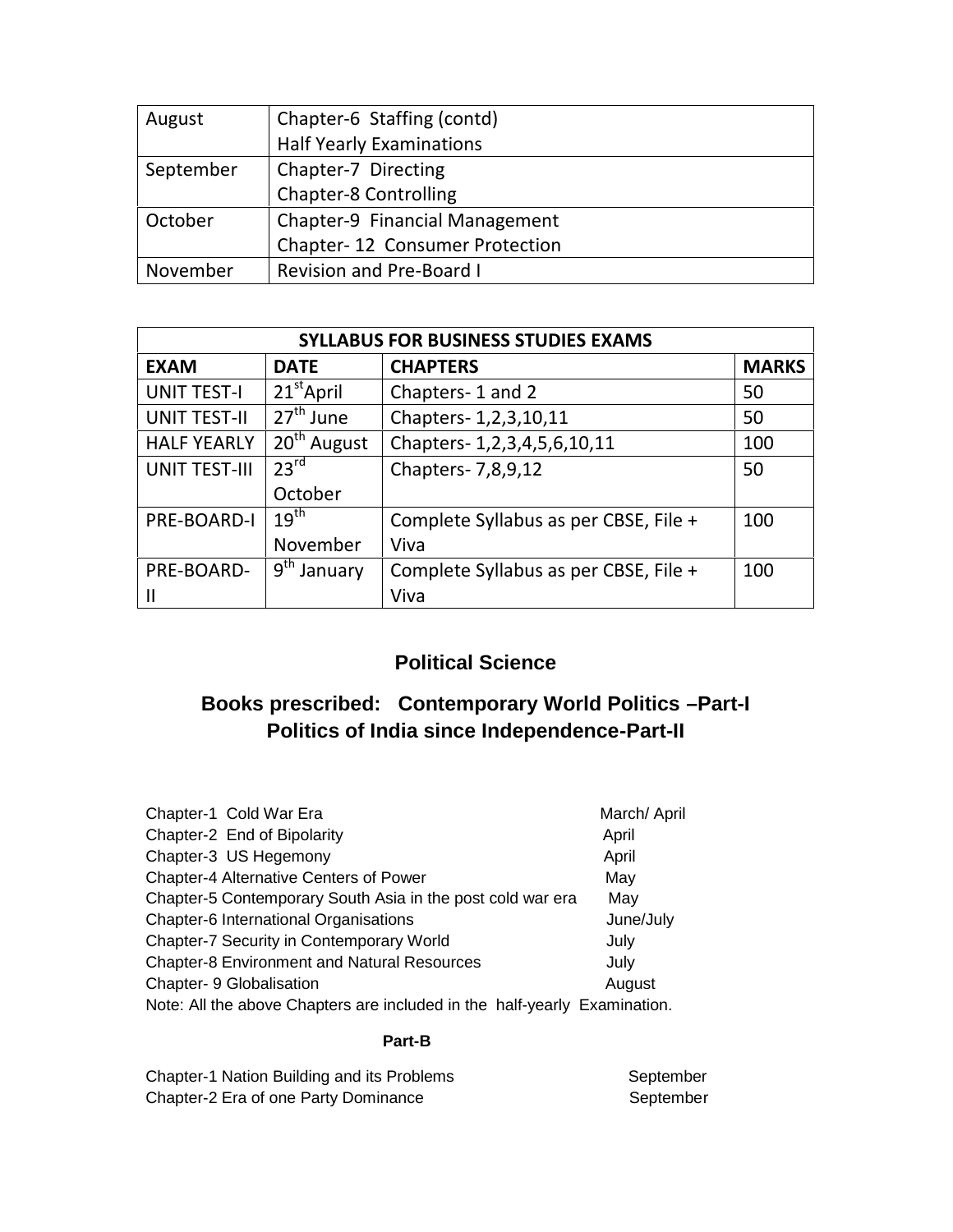| <b>Chapter-3 Politics of Planned Development</b>           | September |
|------------------------------------------------------------|-----------|
| <b>Chapter-4 India's External Relations</b>                | October   |
| Chapter-5 Challenges to and restoration of Congress System | October   |
| <b>Chapter-6 Crises of Democratic Order</b>                | October   |
| Chapter-7 Rise of Popular Movement                         | November  |

Note: All the above Chapters are included in the first pre-board Examination

| <b>Chapter-8 Regional Aspirations</b>            | December |
|--------------------------------------------------|----------|
| Chapter-9 Recent Developments in Indian politics | December |

| Syllabus UT-I | UT-II         | UT-III                  |  |
|---------------|---------------|-------------------------|--|
| Chapter 1,2&3 | Chapter 3,4&5 | Part-B Chapter 3, 4 & 5 |  |

**Note**: Entire Syllabus will be covered in the IInd Pre-Board Examination, Syllabus may be covered according to the changing national & international scenarios. If CBSE makes any change in the Syllabus, the same may be included in it.

### **Sociology**

# **Books prescribed: Indian Society–Part-I Change & Development in India -Part-II**

| Chapter-1 Introducing Indian Society                | March     |
|-----------------------------------------------------|-----------|
| Chapter-2 Demographic Structure of Indian Society   | April     |
| Chapter-3 Social Institutions - Change & Continuity | April-May |
| Chapter-4 Market as a Social Institution            | May       |
| Chapter-5 Patterns of Social Inequality & Exclusion | July      |
| Chapter-6 The Challenges of Cultural Diversity      | July      |
| Chapter 7 Project Work                              | July      |
|                                                     |           |

**Part-II**

Chapter-1 Structural Change August 2012

Note: All the above Chapters are included in the half-yearly Examination.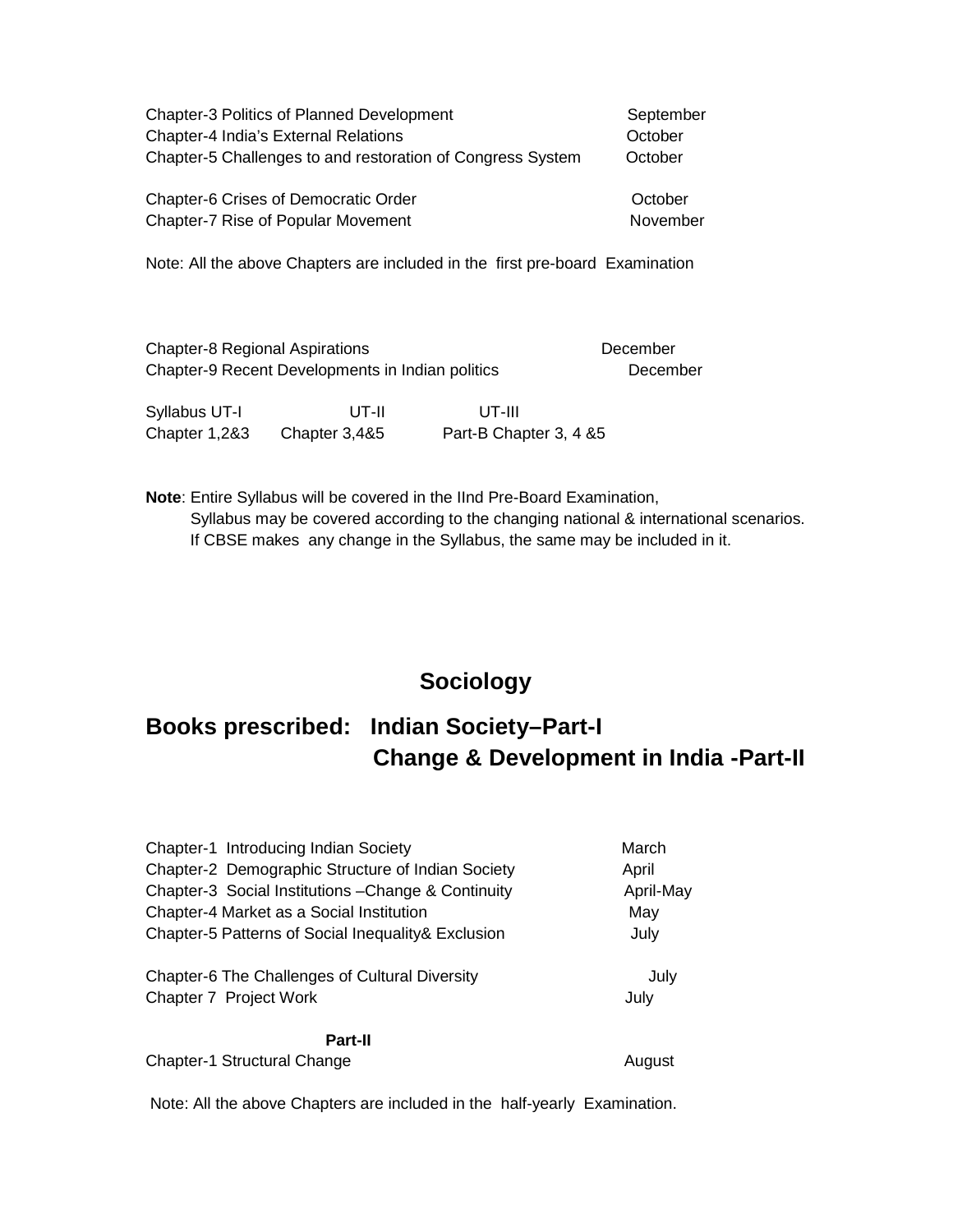| Chapter-2 Cultural Change                            | September |
|------------------------------------------------------|-----------|
| Chapter- 3 The Story of Indian Democracy             | September |
| Chapter-4 Change & Development in Rural Society      | September |
| Chapter-5 Change & Development in Industrial Society | October   |
| Chapter-6 Globalisation & Social Change              | October   |

**Note:** All the above chapters are included in the Ist Pre-Board examination.

| Chapter-7 Mass Media & Communication<br><b>Chapter-8 Social Movements</b> |       |          | November/December |
|---------------------------------------------------------------------------|-------|----------|-------------------|
|                                                                           |       | December |                   |
| UT-I                                                                      | UT-II | UT-III   |                   |

Chapter 1,2&3 Chapter 3,4&5 Part-II Chapter 2,3&4

**Note**: Entire Syllabus will be covered in the IInd Pre-Board Examination, Syllabus may be covered in the context of changes in the social stratification. If CBSE makes any change in the Syllabus, the same may be included in it.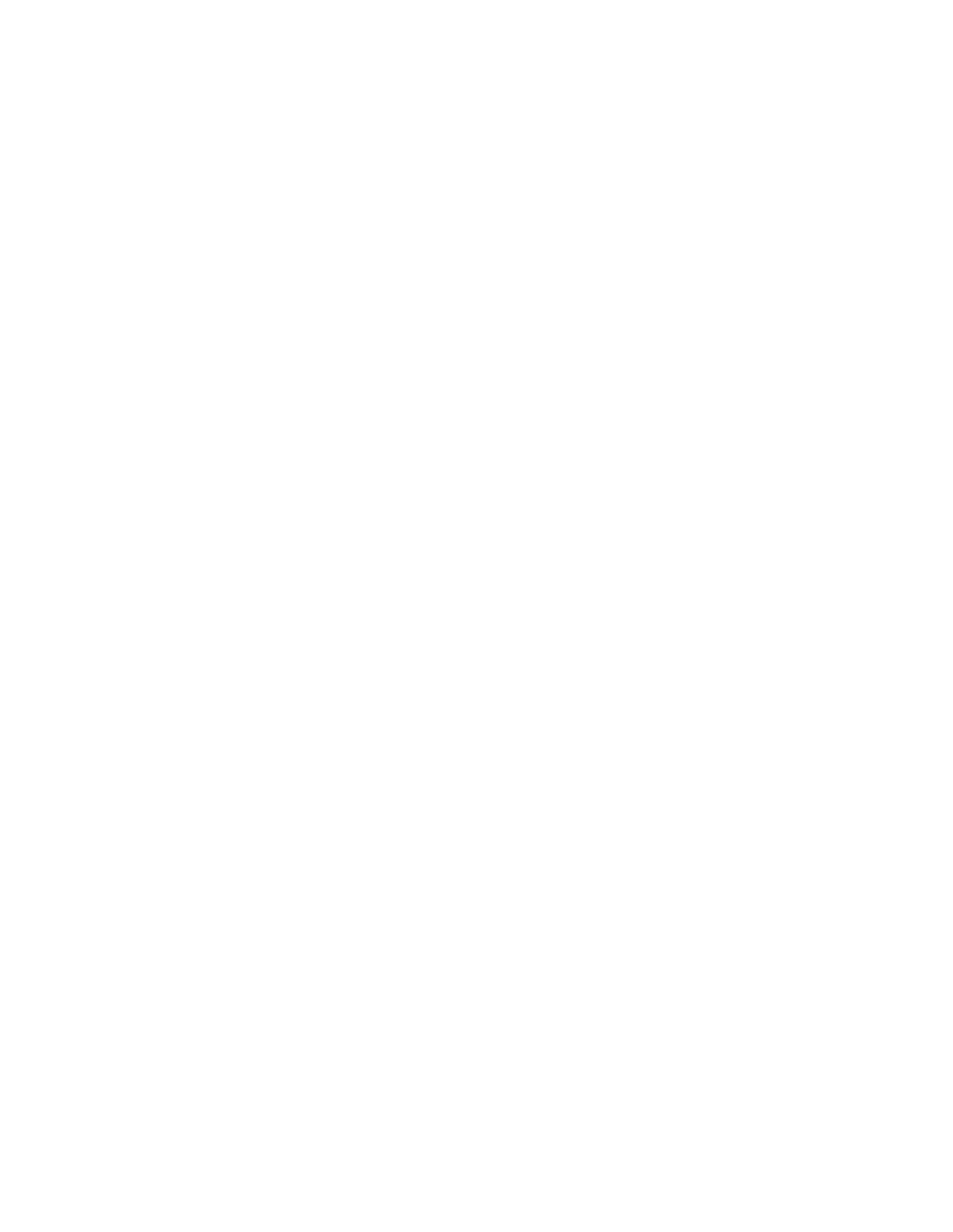### **SUBJECT –PAINTING**

| <b>MONTH</b>                              | <b>UNITS</b>                                                         |  |  |
|-------------------------------------------|----------------------------------------------------------------------|--|--|
| <b>MARCH &amp; APRIL</b><br><b>THEORY</b> |                                                                      |  |  |
|                                           | ORIGIN AND DEVELOPMENT OF MINIATURE PAINTING<br>$\bullet$            |  |  |
|                                           | IN INDIA                                                             |  |  |
|                                           | The Rajasthani schools of miniature paintings and their              |  |  |
|                                           | sub-schools                                                          |  |  |
|                                           | <b>Practical</b>                                                     |  |  |
|                                           | Still Life with pencil Shading(2)<br>$\bullet$                       |  |  |
| <b>MAY</b>                                | <b>Theory</b>                                                        |  |  |
|                                           | The pahadi school of nature paintings and their sub-<br>schools      |  |  |
|                                           | <b>Practical</b>                                                     |  |  |
|                                           | Painting composition with Colour (3)                                 |  |  |
|                                           | Still Life with colour(2)<br>$\bullet$                               |  |  |
| <b>JULY</b>                               | <b>Theory</b>                                                        |  |  |
|                                           | Mughal School of miniature painting and there plates                 |  |  |
|                                           | The deccan school of miniature painting                              |  |  |
|                                           | <b>Practical</b>                                                     |  |  |
|                                           | Painting Composition with colour(2)<br>$\bullet$                     |  |  |
| <b>AUGUST</b>                             | <b>Theory</b>                                                        |  |  |
|                                           | Introduction to Bengal School of Painting                            |  |  |
|                                           | Study of the paintings of Bengal School<br>$\bullet$                 |  |  |
|                                           | <b>Practical</b>                                                     |  |  |
|                                           | Still Life Composition with Pencil shading and Colour(2<br>$\bullet$ |  |  |
|                                           | each)                                                                |  |  |
|                                           |                                                                      |  |  |
|                                           | <b>HALF YEARLY EXAMINATION</b>                                       |  |  |
| <b>SEPTEMBER</b>                          | Theory                                                               |  |  |
|                                           | Evolution of The Indian Flag                                         |  |  |
|                                           | Practical                                                            |  |  |
|                                           | Painting Composition With Colour (2)                                 |  |  |
| <b>OCTOBER&amp; NOVEMBER</b>              | <b>Theory</b>                                                        |  |  |
|                                           | Modern trends in Indian Arts                                         |  |  |
|                                           | <b>Practical</b>                                                     |  |  |
|                                           | Painting composition and Still Life Composition with                 |  |  |
|                                           | colour (2 each)                                                      |  |  |
|                                           | And<br><b>REVISION OF THEORY</b>                                     |  |  |
|                                           |                                                                      |  |  |
| <b>DECEMBER&amp; JANUARY</b>              | Revision and Test - Both theory and practical<br>$\bullet$           |  |  |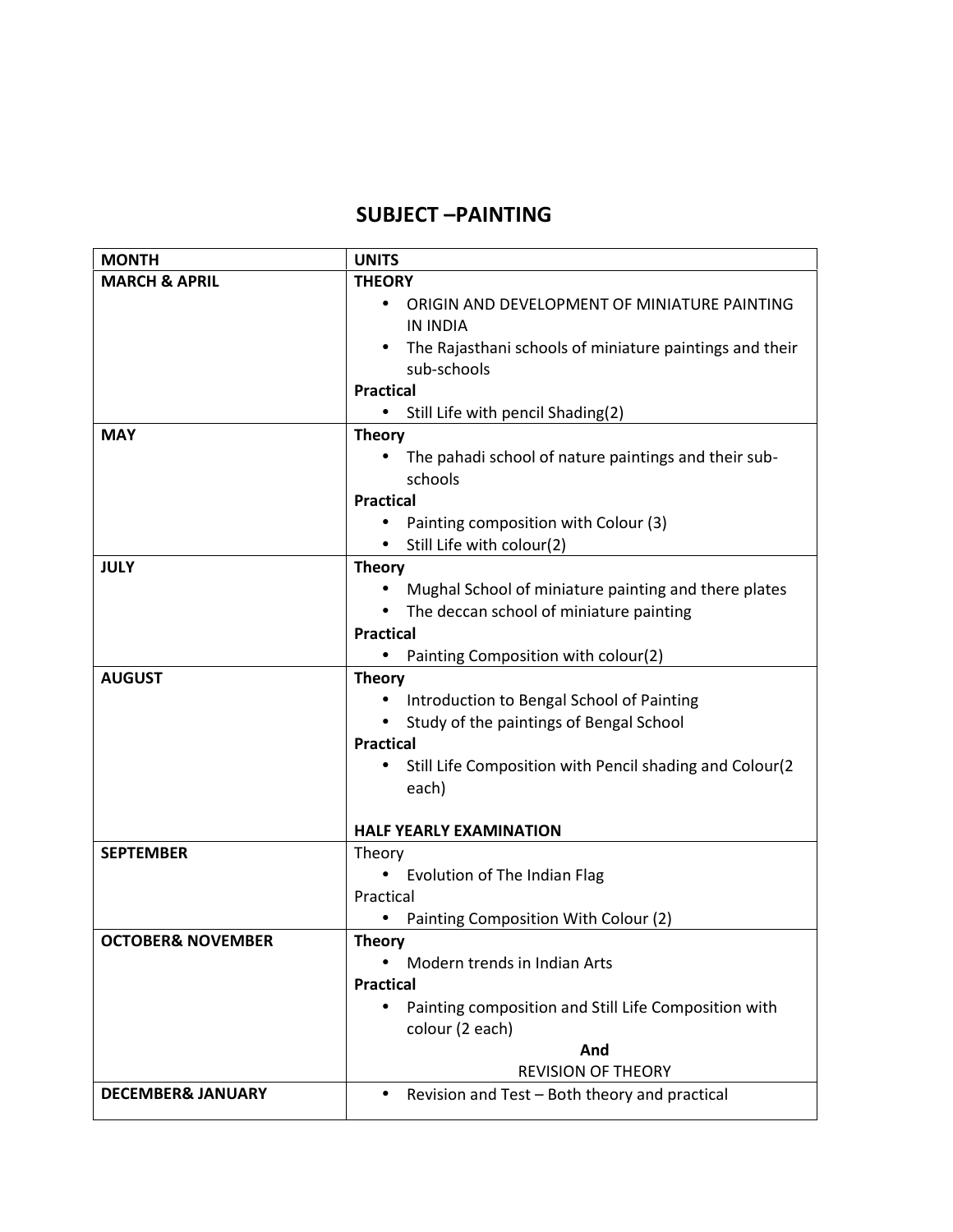# **Syllabus Schedule for Exams (2018-19)**

| $UT-1$                             | File Decoration, Theory/viva<br>$\bullet$               |  |
|------------------------------------|---------------------------------------------------------|--|
| 27 April 2018                      | Still Life with Pencil Shading<br>$\bullet$             |  |
|                                    | Painting Composition-Sketching                          |  |
| $UT-2$                             | File Decoration, Theory/viva<br>$\bullet$               |  |
| 4 July 2018                        | Still Life with Pencil Shading<br>$\bullet$             |  |
|                                    | Painting Composition-Sketching<br>٠                     |  |
| $UT-3$                             | File Decoration, Theory/viva<br>$\bullet$               |  |
| 30 October 2018                    | Still Life with Colour<br>$\bullet$                     |  |
|                                    | Painting Composition- Colour<br>$\bullet$               |  |
| 1 <sup>ST</sup> TERM (Half Yearly) | Chapter-1 to 5 & Practical                              |  |
| <b>21 August 2018</b>              |                                                         |  |
|                                    |                                                         |  |
| <b>PRE-BOARD I</b>                 | Complete Syllabus of theory and practical (as per CBSE) |  |
| 20 November 2018                   |                                                         |  |
|                                    |                                                         |  |
| <b>PRE-BOARD II</b>                | Complete Syllabus of theory and practical (as per CBSE) |  |
| <b>12 January 2019</b>             |                                                         |  |
|                                    |                                                         |  |

#### **PHYSICAL EDUCATION SYLLABUS 2018-19**

#### **THEORY**

- UNIT I PLANNING IN SPORTS
- UNIT II SPORTS AND NUTRITUTION
- UNIT III YOGA AND LIFESTYLE

UNIT IV PHYSICAL EDUCATION AND SPORTS FOR CWSN (CHLDREN WITH SPECIAL NEEDS- DIVYANG)

- UNIT V CHILDREN AND SPORTS
- UNIT VI WOMEN AND SPORTS
- UNIT VII TEST AND MEASUREMENT IN SPORTS
- UNIT VIII PHYSIOLOGY AND SPORTS
- UNIT IX SPORTS MEDICINE
- UNIT X KINESIOOGY, BIOMECHANICS AND SPORTS
- UNIT XI PSYCHOLOGY AND SPORTS